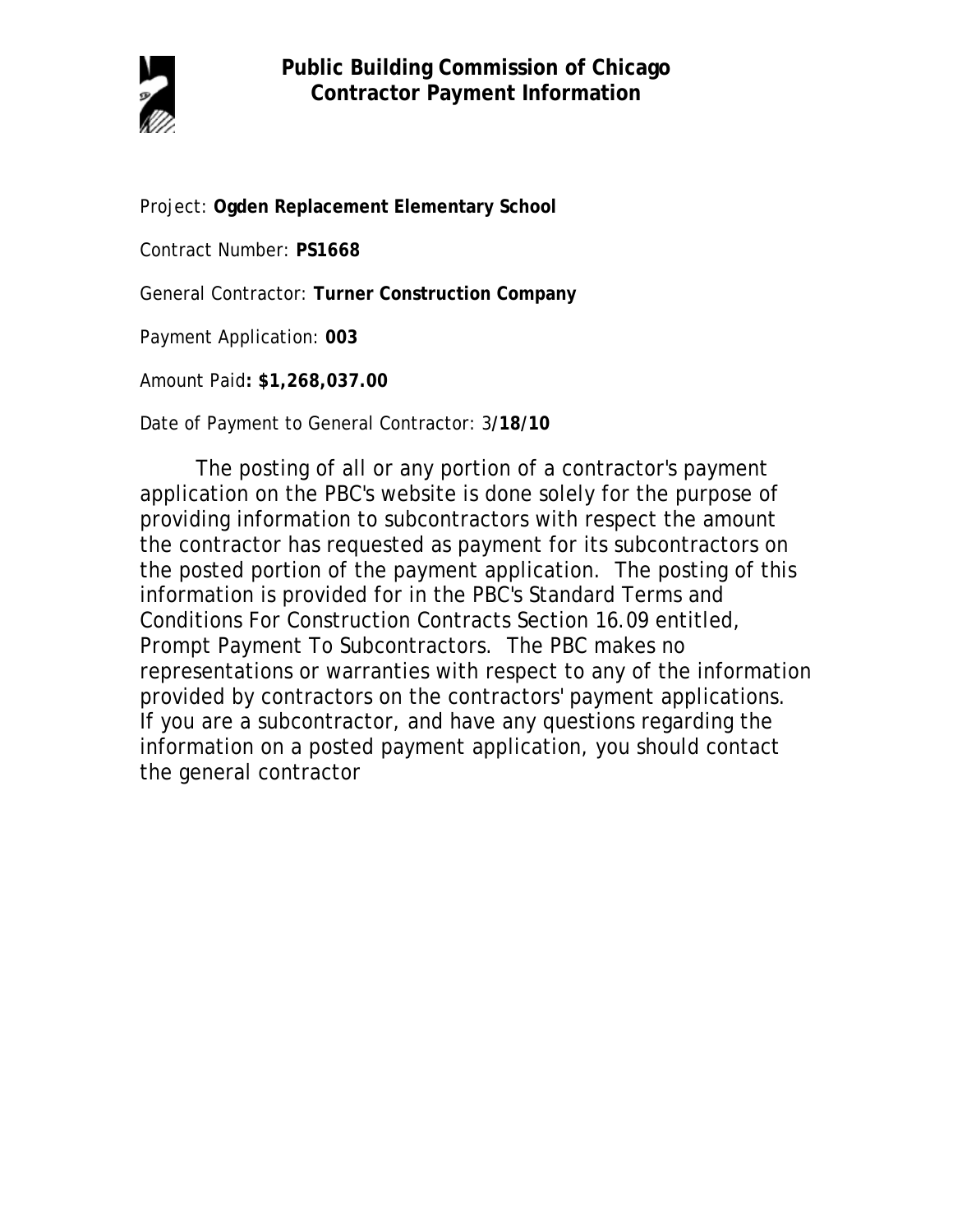## **PUBLIC BUILDING COMMISSION OF CHICAGO**

## **EXHIBIT S**

### CERTIFICATE OF ARCHITECT - ENGINEER

| <b>February 03, 2010</b><br>Date:                                                                                                                               |                                                                                                                                                                                                                                                                                                                                                                |                                                                                                                                                                                                        |
|-----------------------------------------------------------------------------------------------------------------------------------------------------------------|----------------------------------------------------------------------------------------------------------------------------------------------------------------------------------------------------------------------------------------------------------------------------------------------------------------------------------------------------------------|--------------------------------------------------------------------------------------------------------------------------------------------------------------------------------------------------------|
| Project:<br><b>Odgen Replacement Elementary School</b>                                                                                                          |                                                                                                                                                                                                                                                                                                                                                                |                                                                                                                                                                                                        |
| To: Public Building Commission of Chicago<br>In accordance with Resolution No.<br>, relating to the \$<br>the Commission and to its Trustee, that:              | adopted by the Public Building Commission of Chicago on                                                                                                                                                                                                                                                                                                        | Revenue Bonds issued by the Public Building Commission of Chicago for the financing of this project (and all terms used herein shall have the same meaning as in said Resolution), I hereby certify to |
|                                                                                                                                                                 | 1. Obligations in the amounts stated herein have been incurred by the Commission and that each item thereof is a proper charge<br>against the Construction Account and has not been paid; and                                                                                                                                                                  |                                                                                                                                                                                                        |
|                                                                                                                                                                 | 2. No amount hereby approved for payment upon any contract will, when added to all amounts previously paid upon such<br>contract, exceed 90% of current estimates approved by the Architect - Engineer until the aggregate amount of payments withheld<br>equals 5% of the Contract Price (said retained funds being payable as set forth in said Resolution). |                                                                                                                                                                                                        |
| THE CONTRACTOR                                                                                                                                                  | <b>Turner Construction Company (Chicago)</b>                                                                                                                                                                                                                                                                                                                   |                                                                                                                                                                                                        |
| <b>FOR</b><br>is now entitled to the sum of                                                                                                                     | <b>Odgen Replacement Elementary School</b><br>\$1,268,037.00                                                                                                                                                                                                                                                                                                   |                                                                                                                                                                                                        |
| ORIGINAL CONTRACT PRICE<br><b>ADDITIONS</b><br><b>DEDUCTIONS</b><br>NET ADDITION OR DEDUCTION<br>ADJUSTED CONTRACT PRICE                                        | \$16,806,962.00<br>\$0.00<br>\$0.00<br>\$0.00<br>\$16,806,962.00                                                                                                                                                                                                                                                                                               |                                                                                                                                                                                                        |
| TOTAL AMOUNT EARNED                                                                                                                                             |                                                                                                                                                                                                                                                                                                                                                                | \$2,812,331.00                                                                                                                                                                                         |
| <b>TOTAL RETENTION</b>                                                                                                                                          |                                                                                                                                                                                                                                                                                                                                                                | \$172,887.00                                                                                                                                                                                           |
| a) Reserve Withheld @ 10% of Total Amount Earned, but<br>not to exceed 1% of Contract Price<br>b) Liens and Other Withholding<br>c) Liquidated Damages Withheld | \$172,887.00<br>\$0.00<br>\$0.00                                                                                                                                                                                                                                                                                                                               |                                                                                                                                                                                                        |
| TOTAL PAID TO DATE (Include this Payment)                                                                                                                       |                                                                                                                                                                                                                                                                                                                                                                | \$2,639,444.00                                                                                                                                                                                         |
| LESS: AMOUNT PREVIOUSLY PAID                                                                                                                                    |                                                                                                                                                                                                                                                                                                                                                                | \$1,371,407.00                                                                                                                                                                                         |
| AMOUNT DUE THIS PAYMENT                                                                                                                                         |                                                                                                                                                                                                                                                                                                                                                                | \$1,268,037.00                                                                                                                                                                                         |
| C. Rocco Castellano                                                                                                                                             |                                                                                                                                                                                                                                                                                                                                                                | Date: 02/17/2010                                                                                                                                                                                       |
| Architect - Engineer                                                                                                                                            | 05160 PA_TurnerPA3_20100130                                                                                                                                                                                                                                                                                                                                    |                                                                                                                                                                                                        |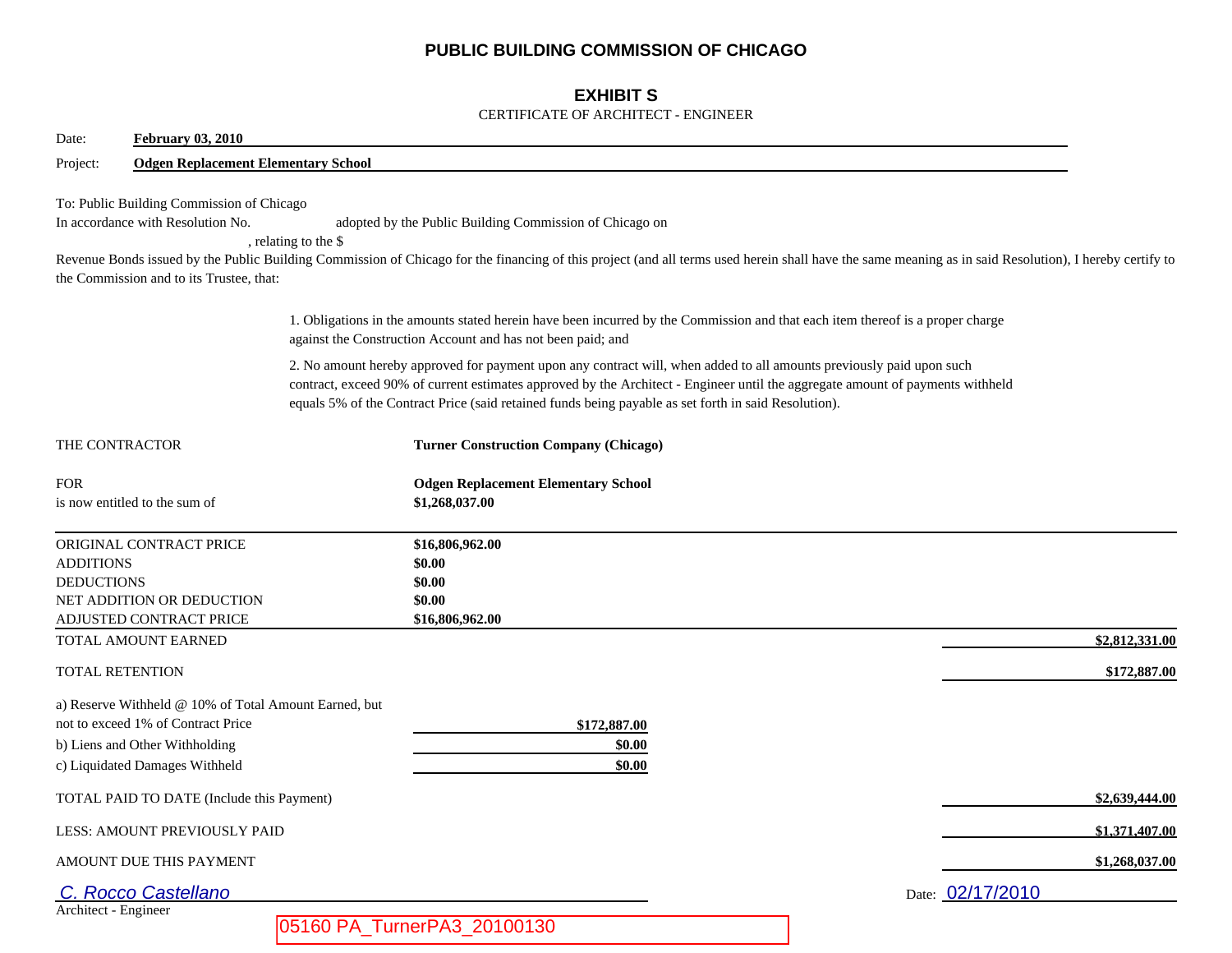# **EXHIBIT A**

## **(1 of 3) CONTRACTOR'S SWORN STATEMENT AND AFFIDAVIT FOR PARTIAL PAYMENT**

| <b>STATE OF Illinois</b> |          |
|--------------------------|----------|
|                          | $\{SS\}$ |
| <b>COUNTY OF Cook</b>    |          |

The affiant, being first duly sworn on oath, deposes and says that he/she is **Project Executive**, of **Turner Construction Company (Chicago)**, an **Illinois** corporation, and duly authorized to make this Affidavit in behalf of said corporation, and for him/herself individually; that he/she is well acquainted with the facts herein set forth and that said corporation is the Contractor with the PUBLIC BUILDING COMMISSION OF CHICAGO, Owner, under Contract No. **1632400** dated the **24th day of November, 2009**, for (describe nature of work)

#### **General Construction**

for (designate Project and Location)

#### **Odgen Replacement Elementary School**

#### **24 W. Walton, Chicago, Illinois 60610**

**·** that the following statements are made for the purpose of procuring a partial payment of

#### **One million two hundred sixty eight thousand thirty seven**

#### **\$1,268,037.00**

under the terms of said Contract;

**·** that the work for which payment is requested has been completed, free and clear of any and all claims, liens, charges, and expenses of any kind or nature whatsoever and in full compliance with the Contract Documents and the requirements of said Owner under them;

**·** that for the purposes of said Contract, the following persons have been contracted with, and have furnished or prepared materials, equipment, supplies, and services for, and having done labor on said improvement;

**·** that the respective amounts set forth opposite their names is the full amount of money due and to become due to each of them respectively;

**·** that this statement is a full, true, and complete statement of all such persons and of the full amount now due and the amount heretofore paid to each of them for such labor, materials, equipment, supplies, and services, furnished or prepared by each of them to or on account of said work, as stated:

| <b>NAME</b><br>and<br><b>ADDRESS</b>                                                                   | <b>TYPE</b><br><b>OF</b><br><b>WORK</b> | <b>TOTAL</b><br><b>CONTRACT</b><br><b>(INCLUDE)</b><br>C.0.'s) | <b>TOTAL</b><br><b>WORK</b><br><b>COMPLETE</b> | <b>LESS</b><br><b>RETENTION</b><br><b>(INCLUDE)</b><br><b>CURRENT)</b> | <b>LESS</b><br><b>NET</b><br><b>PREVIOUSLY</b><br><b>PAID</b> | <b>NET</b><br><b>DUE</b><br><b>THIS</b><br><b>PERIOD</b> | <b>BALANCE</b><br><b>TO</b><br><b>BECOME</b><br><b>DUE</b> |
|--------------------------------------------------------------------------------------------------------|-----------------------------------------|----------------------------------------------------------------|------------------------------------------------|------------------------------------------------------------------------|---------------------------------------------------------------|----------------------------------------------------------|------------------------------------------------------------|
| 20000                                                                                                  | <b>Subcontractor/Materials</b>          |                                                                |                                                |                                                                        |                                                               |                                                          |                                                            |
| Thatcher Foundations,<br>Inc.,                                                                         | Earth Retention                         | 522,221.00                                                     | 0.00                                           | 0.00                                                                   | 0.00 <sub>l</sub>                                             | 0.00                                                     | 522,221.00                                                 |
| John Keno & Company,<br>8608 West Catalpa Ave.,<br><b>Suite 808.</b><br>Chicago, Illinois 60656        | Excavation                              | 1,324,392.00                                                   | 141,713.00                                     | 13,704.00                                                              | 95,888.00                                                     | 32,121.00                                                | 1,196,383.00                                               |
| <b>Revcon Construction</b><br>Corporation,<br>500 Industrial Drive,<br>Prairie View, Illinois<br>60069 | Caissons                                | 1,478,763.00                                                   | 1,472,130.00                                   | 142,337.00                                                             | 428,794.00                                                    | 900,999.00                                               | 148,970.00                                                 |
| Reliable Contracting &<br>Equipment Co.,                                                               | <b>Site Utilities</b>                   | 268,192.00                                                     | 0.00                                           | 0.00                                                                   | 0.00 <sub>l</sub>                                             | 0.00                                                     | 268,192.00                                                 |
| To Be Let                                                                                              | unlet                                   | 3,582,122.00                                                   | 0.00                                           | 0.00                                                                   | 0.00                                                          | 0.00                                                     | 3,582,122.00                                               |
| Carlo Steel Corporation,<br>3100 East 87th Street,<br>Chicago, Illinois 60617                          | <b>Structural Steel</b>                 | 2,379,399.00                                                   | 0.00                                           | 0.00                                                                   | 0.00                                                          | 0.00                                                     | 2,379,399.00                                               |
| F. E. Moran Fire<br>Protection.<br>2165 Shermer Rd Ste D,<br>Northbrook, Illinois<br>60062             | <b>Fire Protection</b>                  | 372,173.00                                                     | 0.00                                           | 0.00                                                                   | 0.00                                                          | 0.00                                                     | 372,173.00                                                 |
| Norman Mechanical,<br>3850 Industrial Avenue,<br>Rolling Meadows, Illinois<br>60008                    | Plumbing                                | 991,702.00                                                     | 0.00                                           | 0.00                                                                   | 0.00                                                          | 0.00                                                     | 991,702.00                                                 |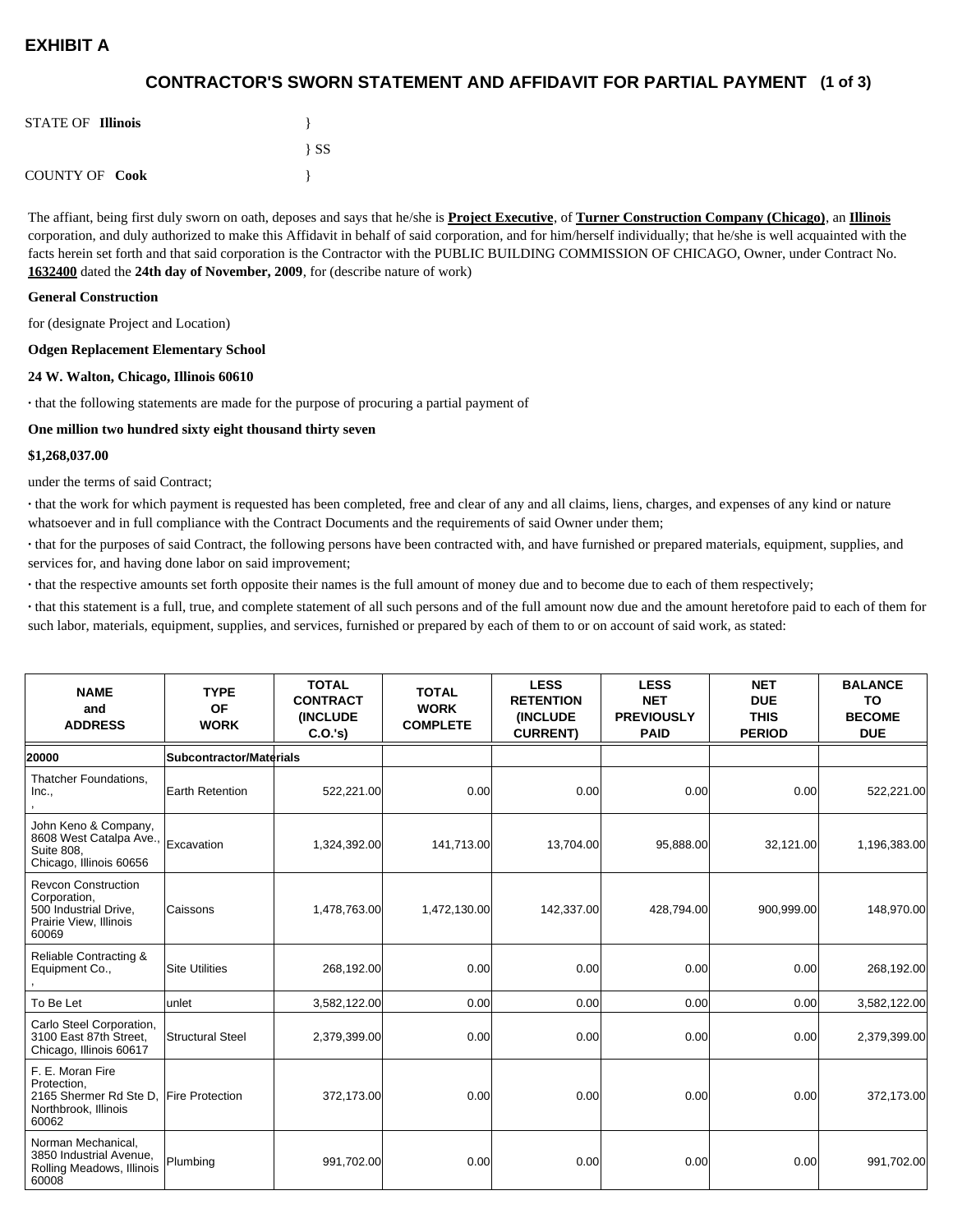# **EXHIBIT A**

### **(2 of 3) CONTRACTOR'S SWORN STATEMENT AND AFFIDAVIT FOR PARTIAL PAYMENT**

| <b>NAME</b><br>and<br><b>ADDRESS</b>                                                                                 | <b>TYPE</b><br><b>OF</b><br><b>WORK</b>                                        | <b>TOTAL</b><br><b>CONTRACT</b><br><b>(INCLUDE)</b><br>C.O.'s | <b>TOTAL</b><br><b>WORK</b><br><b>COMPLETE</b> | <b>LESS</b><br><b>RETENTION</b><br><b>(INCLUDE)</b><br><b>CURRENT)</b> | <b>LESS</b><br><b>NET</b><br><b>PREVIOUSLY</b><br><b>PAID</b> | <b>NET</b><br><b>DUE</b><br><b>THIS</b><br><b>PERIOD</b> | <b>BALANCE</b><br>TO<br><b>BECOME</b><br><b>DUE</b> |
|----------------------------------------------------------------------------------------------------------------------|--------------------------------------------------------------------------------|---------------------------------------------------------------|------------------------------------------------|------------------------------------------------------------------------|---------------------------------------------------------------|----------------------------------------------------------|-----------------------------------------------------|
| Connelly Electric,<br>40 S. Addison Rd, Suite<br>100.<br>Addison, Illinois 60101                                     | Electrical                                                                     | 3,814,795.00                                                  | 0.00                                           | 0.00                                                                   | 0.00                                                          | 0.00                                                     | 3,814,795.00                                        |
| <b>Turner Construction</b><br>Company (Chicago),<br>55 East Monroe Street.<br>Suite 3100.<br>Chicago, Illinois 60603 | Subguard                                                                       | 35,239.00                                                     | 35,239.00                                      | 0.00                                                                   | 35,239.00                                                     | 0.00                                                     | 0.00                                                |
| To Be Let                                                                                                            | unlet                                                                          | 231,002.00                                                    | 0.00                                           | 0.00                                                                   | 0.00                                                          | 0.00                                                     | 231,002.00                                          |
|                                                                                                                      | <b>Subtotal Subcontractor/Materials</b>                                        | 15,000,000.00                                                 | 1,649,082.00                                   | 156,041.00                                                             | 559,921.00                                                    | 933,120.00                                               | 13,506,959.00                                       |
| 80000                                                                                                                | General<br><b>Conditions and</b><br>Fees                                       |                                                               |                                                |                                                                        |                                                               |                                                          |                                                     |
| Pinto Construction,<br>7225 W. 105th Street.<br>Palos Hills, Illinois 60465                                          | Site Logisitcs                                                                 | 261,135.00                                                    | 174,148.00                                     | 16.846.00                                                              | 129,068.00                                                    | 28,234.00                                                | 103,833.00                                          |
| <b>Turner Construction</b><br>Company (Chicago),<br>55 East Monroe Street,<br>Suite 3100.<br>Chicago, Illinois 60603 | Not-To-Exceed<br>General<br>ConditionCM Fee<br>(2%)Fixed General<br>Conditions | 1,395,827.00                                                  | 839,101.00                                     | 0.00                                                                   | 532,418.00                                                    | 306,683.00                                               | 556,726.00                                          |
| <b>Subtotal General Conditions and Fees</b>                                                                          |                                                                                | 1,656,962.00                                                  | 1,013,249.00                                   | 16.846.00                                                              | 661,486.00                                                    | 334,917.00                                               | 660,559.00                                          |
| 90000                                                                                                                | Preconstruction<br><b>Services</b>                                             |                                                               |                                                |                                                                        |                                                               |                                                          |                                                     |
| <b>Turner Construction</b><br>Company (Chicago),<br>55 East Monroe Street,<br>Suite 3100.<br>Chicago, Illinois 60603 | Preconstruction<br>Services                                                    | 150,000.00                                                    | 150,000.00                                     | 0.00                                                                   | 150,000.00                                                    | 0.00                                                     | 0.00                                                |
|                                                                                                                      | <b>Subtotal Preconstruction Services</b>                                       | 150,000.00                                                    | 150,000.00                                     | 0.00                                                                   | 150,000.00                                                    | 0.00                                                     | 0.00                                                |